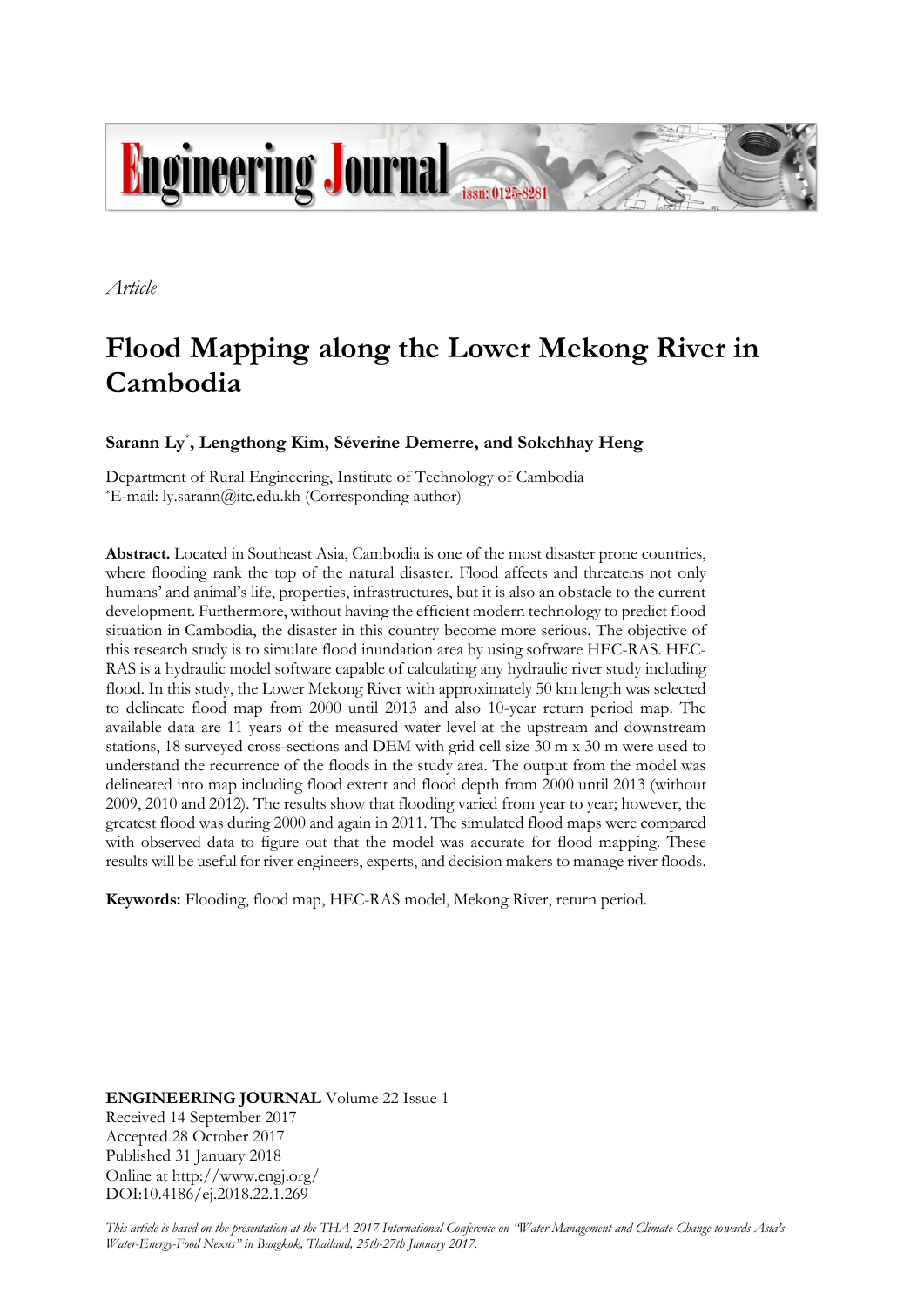## **1. Introduction**

Cambodia is one of the countries that is situated in South-East Asia which is located from 102.350 to 107.620 Longitude and from 9.910 to 14.690 Latitude [1]. It is a country which is rather surrounded by mountains ranks: Cardamen mountain chain on the west, Dongrek Mountain on the north and hilly plateau on the East [2]. It makes this country's geography like a bowl while its climate is dominated by tropical wet and dry monsoon with the highest amount of rainfall in the southeast [3]. Rainfall intensity in Cambodia is around 1900 millimeters per year. With its 181 035 km<sup>2</sup> , 97.5 % is the land while 2.5 percent is water body [1]. For this 2.5 percent, Mekong River, and Tonle Sap Lake is the largest water bodies that provide crucial benefits to habitants who live around this area. Besides the benefits, people who live around there always have a risk of flood almost every year. According to Mekong River Commission (MRC), flood ranks as the top of weather disaster in Cambodia. It occurs during a rainy season when there is more precipitation and then the water level rises.

In Cambodia, there are many factors that cause flooding. These causes are spread from nature and human activities. Because of Cambodia's topography, it makes this territory plain in the central part while the climate of Cambodia is also wet with high rainfall intensity. These constituents contribute flooding in Cambodia almost every year. Moreover, human activities cause indirectly in flooding of Cambodia. Because of deforestation and urbanization, it leads to climate change. Along with the recent changes in land use and mass urbanization and the underdevelopment of systematic water resource management practices and facilities, have led to a hazard environment. As a result, Cambodia becomes susceptible to numerous ongoing hazards. It becomes one of the most disaster-prone countries in South East Asia and ranked in the top ten countries at most at risk of a disaster [4], these risks include annual hydrological events such as monsoon rains, flooding, and droughts. Flooding damage not only infrastructure and humans' properties but also threaten human and animal life. For example, it caused 247 people to death according to Flood Situation Report 2011 by MRC [5]. In addition, without having the efficient modern technology to predict flood situation in Cambodia, the flood disaster would be more severe. Because the effects of these hazards can be extremely complex, the use of data visualization tools such as hazard mapping allows for a complete understanding of the risks associated with these hazards. Flood Mapping forms part of the foundation of a risk management decision-making process providing information essential to understanding.

The objective of this paper is to simulate flood inundation along the Lower Mekong of Cambodia. This research study involves connecting Geographic Information System Software (GIS) and Hydraulic Analysis Software (HEC-RAS). First, this research study is to prove the efficiency of HEC-RAS Model performance in Flood Mapping. To reach this objective, the flood map on 24 August 2008 is produced (base scenario) and compared with observed data set from the satellite. Then HEC-RAS is used to simulate the flood map from 2000 to 2013 at the peak flow.

# **2. Study Area**

This research project is conducted along the Lower Mekong River that flows through a part different city and provinces such as Phnom Penh, Kandal Province, and Prey Veng Province. However, the study area only flows through Khan Mean Chey of Phnom Penh, Kean Svay and Lvea Em District of Kandal and Peam Ro of Prey Veng Province. The river study segment (Fig. 1) starts from the Mekong delta (Chbar Ompov) in Phnom Penh (11.551626° Latitude and 104.953156° Longitude) to Lower Mekong Part and ends at Kokir Thum Commune, Kean Svay District (11.357252° Latitude and 105.259743° Longitude). The river width is around 1.5 kilometer with the length of the study river is approximately 50 km and area 4600 hectares.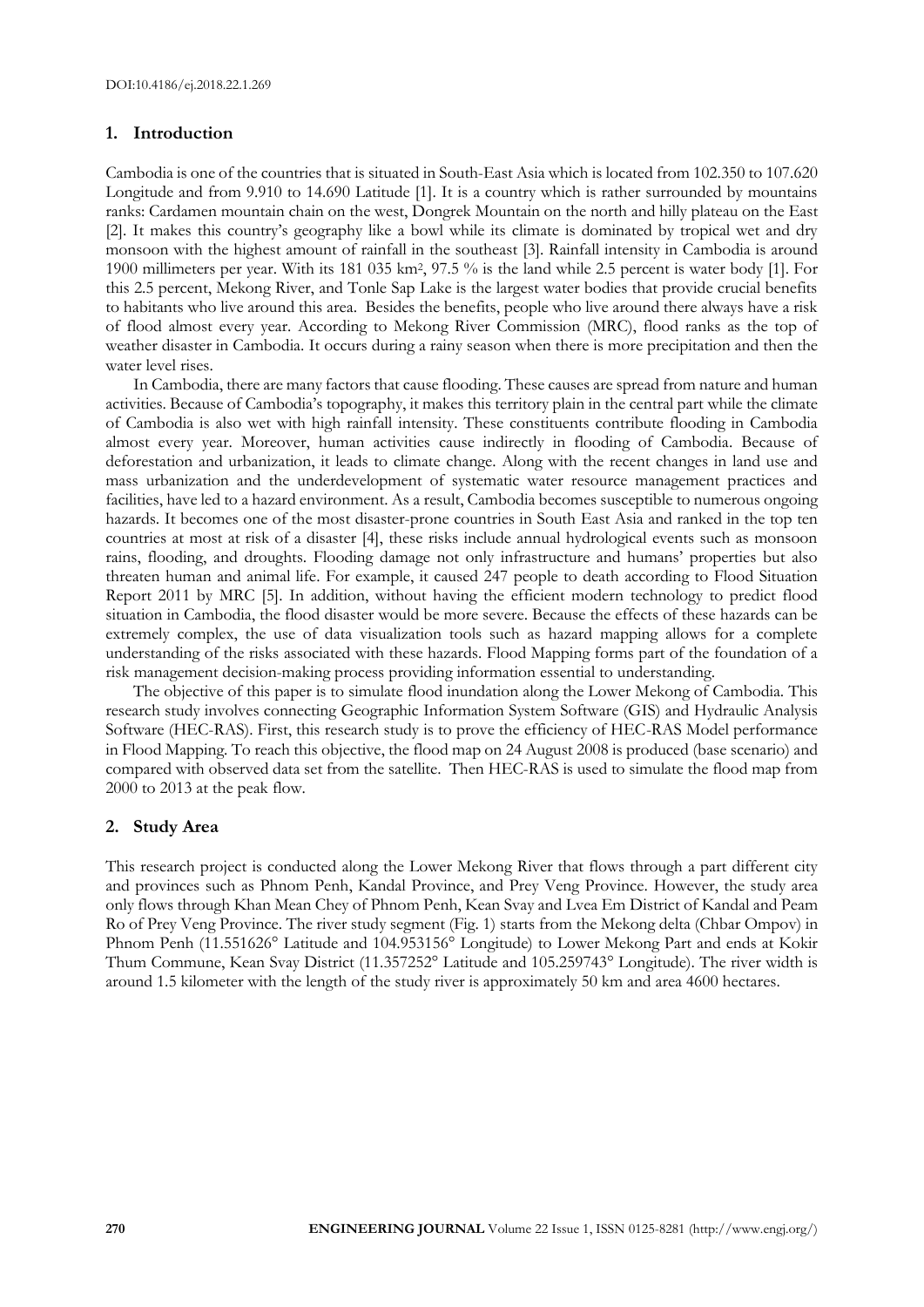

Fig. 1. The Study Area along Lower Mekong River in Cambodia with the approximately length 50 km.

# **3. Methodology**

#### **3.1. Modeling Approach**

Nowadays, there is a wide availability of numerical models with different capabilities and from different developers; some models are free while some others require license purchase. However, one of the most popular hydraulic models is the HEC-RAS (Hydraulic Engineering Center's River Analysis System) developed by the U.S. Army Corps of Engineers (Quiroga et al., 2016). HEC-RAS is an integrated system of software, designed for interactive use in a multi-tasking, multi-user network environment. The system is comprised of a graphical user interface (GUI), separate hydraulic analysis components, data and management capabilities, graphics and reporting facilities. The HEC-RAS system will ultimately contain three onedimensional hydraulic analysis components such as steady flow water surface profile computations, unsteady flow simulation, and sediment transport computations. In addition, HEC-RAS is free of charge software that can openly download from their website while some flood studies model is needed a license purchase. Moreover, HEC-RAS requires less time consuming for simulation. These are sufficient reasons why HEC-RAS is selected to use to primarily understand flood parameters and characteristic.

For flood forecasting, it is typically based on a two-step process in which a hydrological model is first used to route the flood and determine expected flow at the site of interest [6]. The peak flow from the flood routing analysis is then typically inputted into a steady flow hydraulic model to determine the corresponding flood levels that would be expected along river extending through populated areas.

#### **3.2. Efficiency of Flood Extent**

To evaluate the performance of the model, the simulated results (affected area) was compared with the observed flood map that was taken by satellite under the copyright of UNOSAT. The performance of the model was evaluated according to the measure of fit value: F1 and F2 [7]. F1 and F2 are the fit that ranges from 0 to 1 and -1 to +1 for F1 and F2 respectively. The more F1 and F2 value are closer to value 1 (F1, F2 >0.5) the better model performance is.

**ENGINEERING JOURNAL** Volume 22 Issue 1, ISSN 0125-8281 (http://www.engj.org/) **271**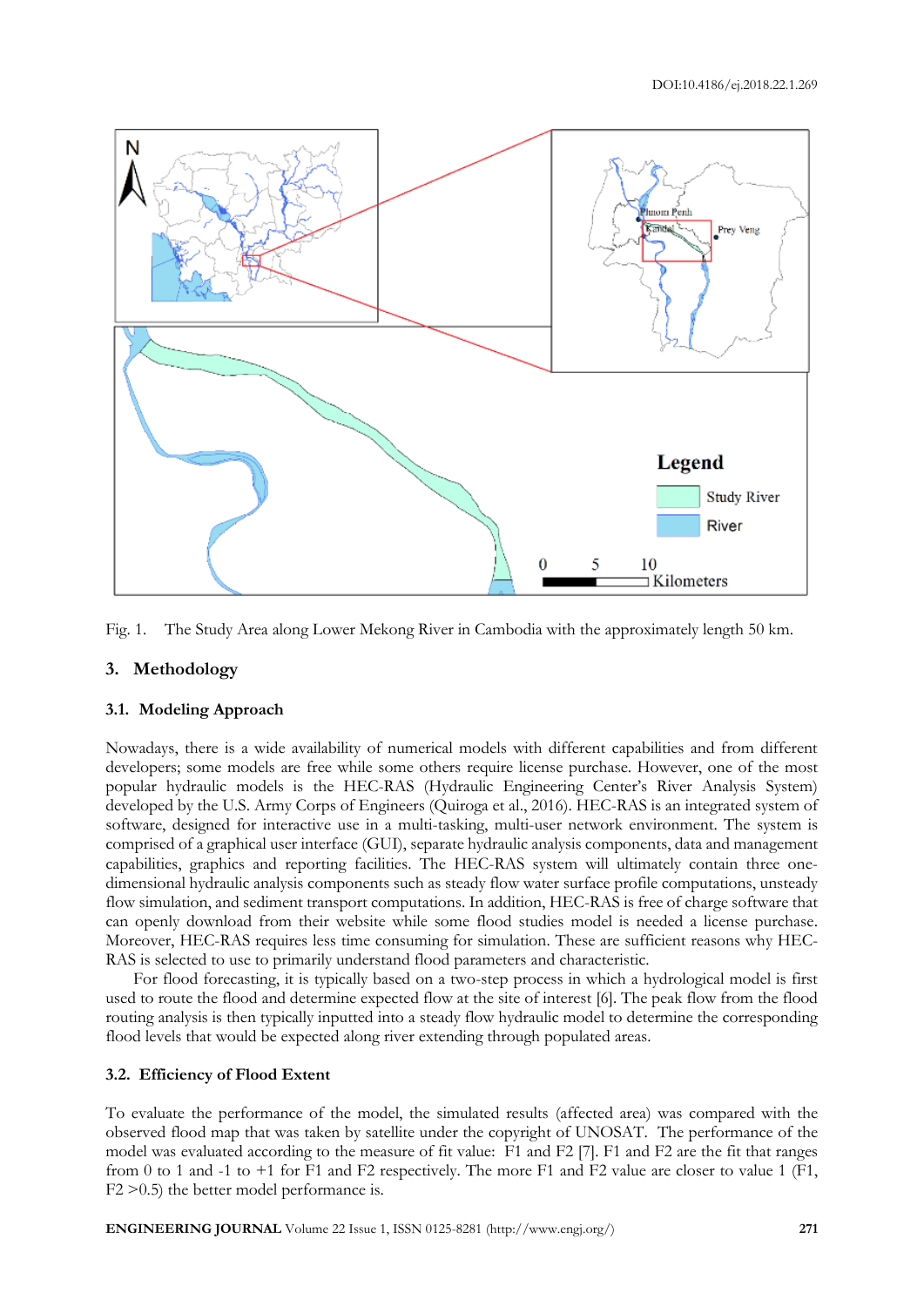$$
F1 = \frac{A}{A+B+C}
$$

$$
F2 = \frac{A-B}{A+B+C}
$$

## **3.3. Water Level Validation**

Furthermore, the simulated results (water level) was assessed by three quantities statistic (Error index), Nash-Sutcliffe Efficiency (NSE), percent bias (PBIAS) and the Ratio of the root mean square error to the standard deviation of measured data (RSR).

**Nash-Sutcliffe efficiency (NSE):** a normal statistic which is used to determine the relative magnitude of the residual (observed) variance compared to the measured data variance. NSE indicates how well the plot of observed versus simulated data fits the 1:1 line. The following equation is the NSE equation:

$$
NSE = 1 - \frac{\Sigma_{i=1}^{n}(H_{obs_{i}}-H_{sim_{i}})^{2}}{\Sigma_{i=1}^{n}(H_{obs_{i}}-H_{obs_{mean}})^{2}}
$$

**Percent-Bias (PBIAS):** used to measure the average tendency of the simulated data to be larger or smaller than their observed counterparts.

$$
PBIAS = \frac{\sum_{i=1}^{n} (H_{obs_i} - H_{sim_i}) \times 100}{\sum_{i=1}^{n} H_{obs_i}}
$$

**RMSE observations Standard deviation Ration (RSR):** is used to calculate the ratio of the RMSE and standard deviation of measured data.

$$
RSR = \frac{RMSE}{STDEV_{obs}} = \frac{\sqrt{\sum_{i=1}^{n} (H_{obs_i} - H_{sim_i})^2}}{\sqrt{\sum_{i=1}^{n} (H_{obs_i} - H_{obsmean})^2}}
$$

where  $H_{obs}$  is the observation water level,  $H_{sim}$  is the water level that got from simulation,  $H_{mean}$  is the average of water level from observed, and n is the total number of observation and simulated data.

#### **4. Results and Discussions**

Based on the above methods and data, the Modelling of Lower Mekong River (50 km) results in the creation of flood extent (area), flood depth as shown in graph and also map with the discussion following:

#### **4.1. Performance on Flood Extent**

The performance of the model was assessed by comparing the flood simulation with a remotely sensed image from 24th August 2008. To make the analysis and discussion easier, the affected area including river surface was divided into separate communes from three relevant provinces (Phnom Penh, Kandal, Prey Veng). Flood affected 20 communes from these three provinces.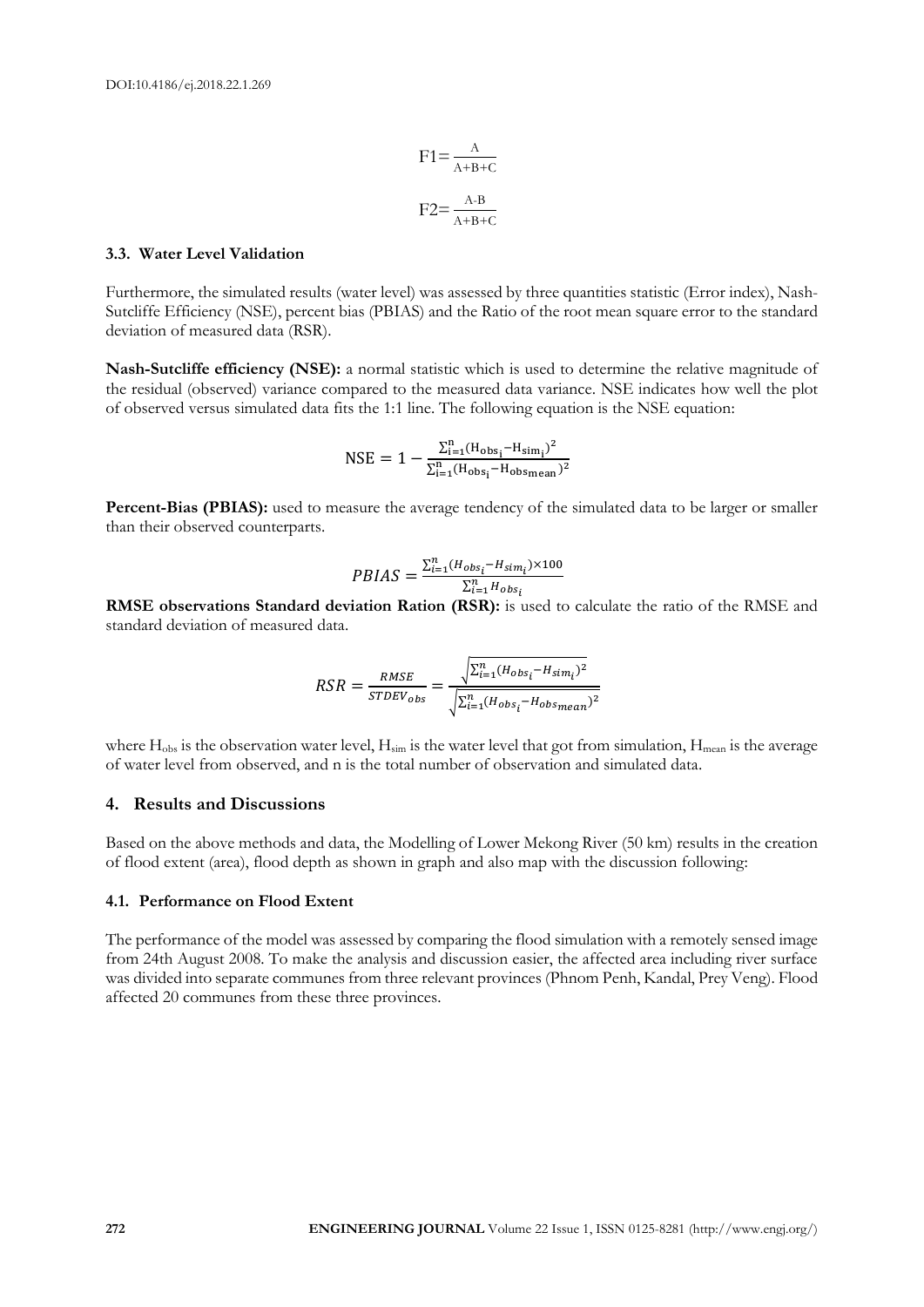

Fig. 2. The Observation and Simulation Results of effected area in km<sup>2</sup> from 20 communes among other commune in study area.

According to above graph (Fig. 2), it illustrates the comparison of simulation and observation. In overall, the affected area from the simulation is greater than observation. However, the degree of difference is not too high except the affected area in Kbal Kaoh commune. The difference in Kbal kaoh commune (Kean Svey District) is approximately 200 hectares. This much difference is possibly from the model computation and inadequate data. A clearly visualization is in Fig. 2, flood extent map showed the interesting part around a small island (situated in Kbal Kaoh Commune) at the upstream. The model does not contain the data about this island; that's why it compute as there is no object. Additionally, Samraong Thum Commune is the most damaged commune with an area about 800 hectares while Peam Mean Chey is the least affected about 15 hectare. From the map (Fig. 3) clearly showed that the simulated results seem to be greater than the observed. However, the model provides a good agreement with the observed flood when the measurement of fit value F1 and F2 are 0.86 and 0.74 respectively. Such a value is higher than values that accepted by another study [7]. This results can assume that HEC-RAS is able to simulate the damaged area from flooding effectively.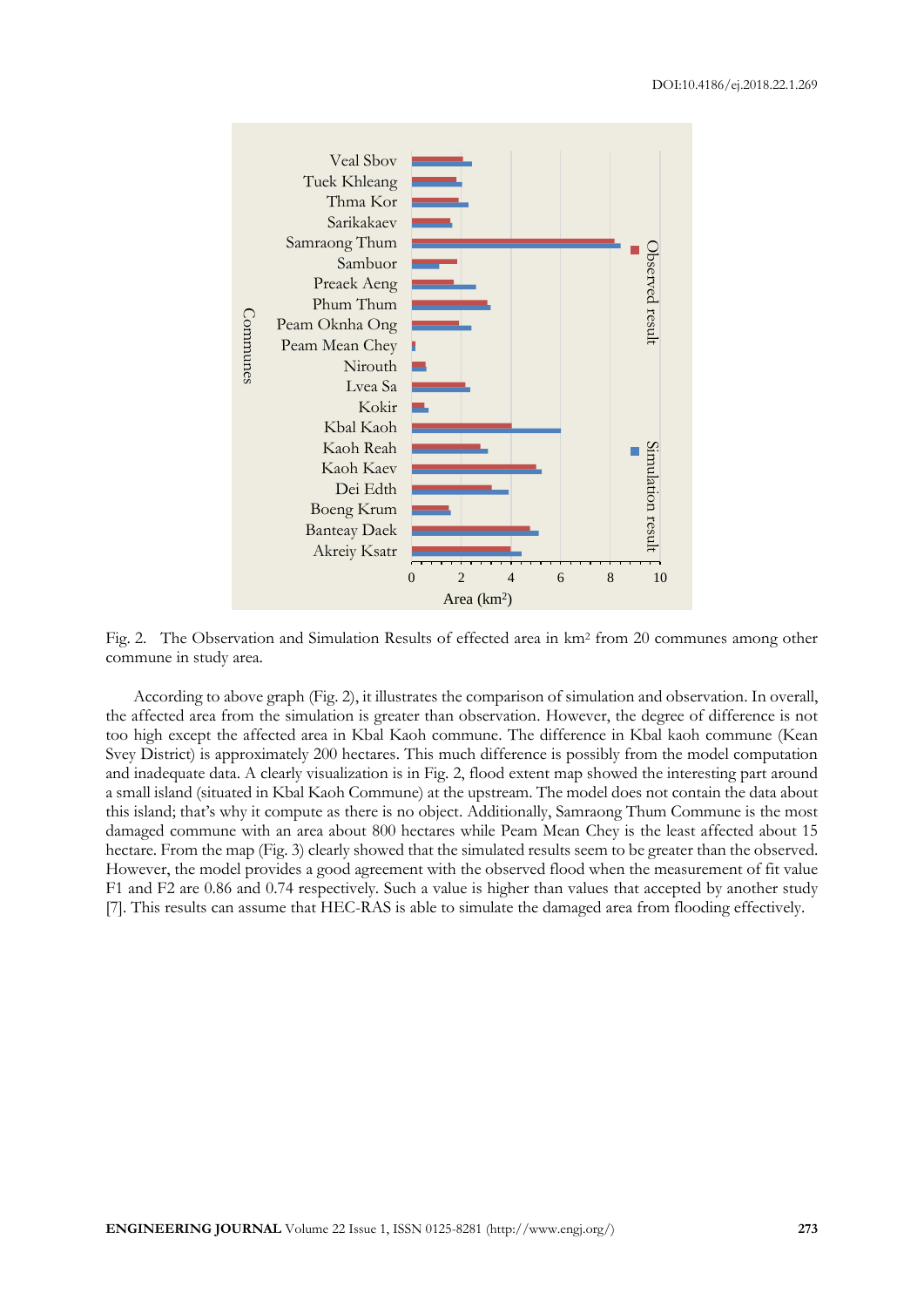



# **4.2. Performance on Flood Depth**

The column graph (Fig. 4) shows how much the difference between simulated and observed water level from 2000 to 2013. Based on the Error index such Nash-Sutcliffe Efficiency (NSE), and the Ratio of the root mean square error to the standard deviation of measured data (RSR), they indicated the value 0.99 and 0.088 respectively. According to the criteria, it provided the agreement that HEC-RAS simulated the water level in a very good performance rating. However, PBIAS valued +23.46 percent indicated the performance in satisfied rating.

From figures (Fig. 2 and Fig. 4), they showed that the affected area from simulation is greater and observation while simulated water level is less than observed water level in overall. However, it seemed to meet a confirmation from the research paper [8], it was confirmed that the flow came out of bank earlier than actual and the water surface elevation is a bit lower than in real situation. This error occurs because of HEC-RAS is a one-dimensional hydraulic model that is typically inconsequential for watershed-level analysis.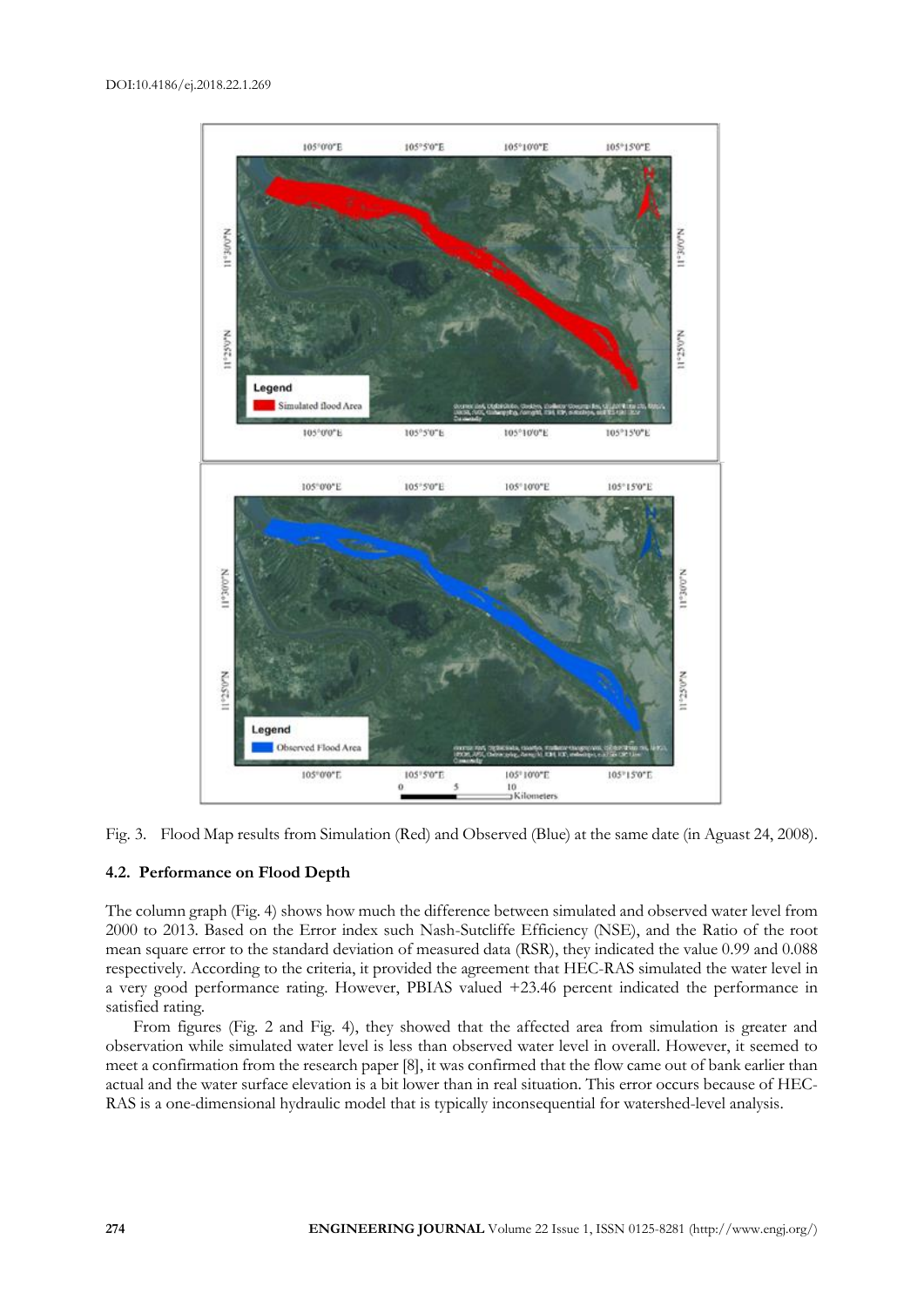



#### **4.3. Flood Extent 2000-2013**

The total affect area in hectare was obtain from the simulation of peak discharge each year from 2000 to 2013. It was illustrated in Fig. 5 below. Additionally, the characteristics of flood varied from year to year and did not meet the overall trends.

The following maps are the results from water surface profile delineation. From graph and maps shown in, they express that the greatest flood affected including river around 12000 hectares while the least affected is about 6000 hectares respectively during 2011 and 2008 in 50 kilometers length of river. According to the flood situation report [5] and confirmed by National Committee for Disaster Management (NCDM) of Cambodia, it stated that the 2011 flood ranged the second biggest flood after flood in 2000. In contrast, the result from simulation expressed that the greatest flood occurred in 2011. This inconsistent result could be caused from water level assumption for Koh Norea Station because observed water level during 2011 is higher than 2000. The figure illustrated the flood extent map from 2000 to 2013 excluding 2009, 2010 and 2012 at the peak flow each year. Flood extent provided the information how much flood from the river affected both side along the river. Furthermore, the affected area both side of river including river is getting from the subtraction of total flood extent and river area (approximately 46 km<sup>2</sup>). Thus flood influenced to the both side of river made up of residential and rice field was from 14 km<sup>2</sup> to 74 km<sup>2</sup>.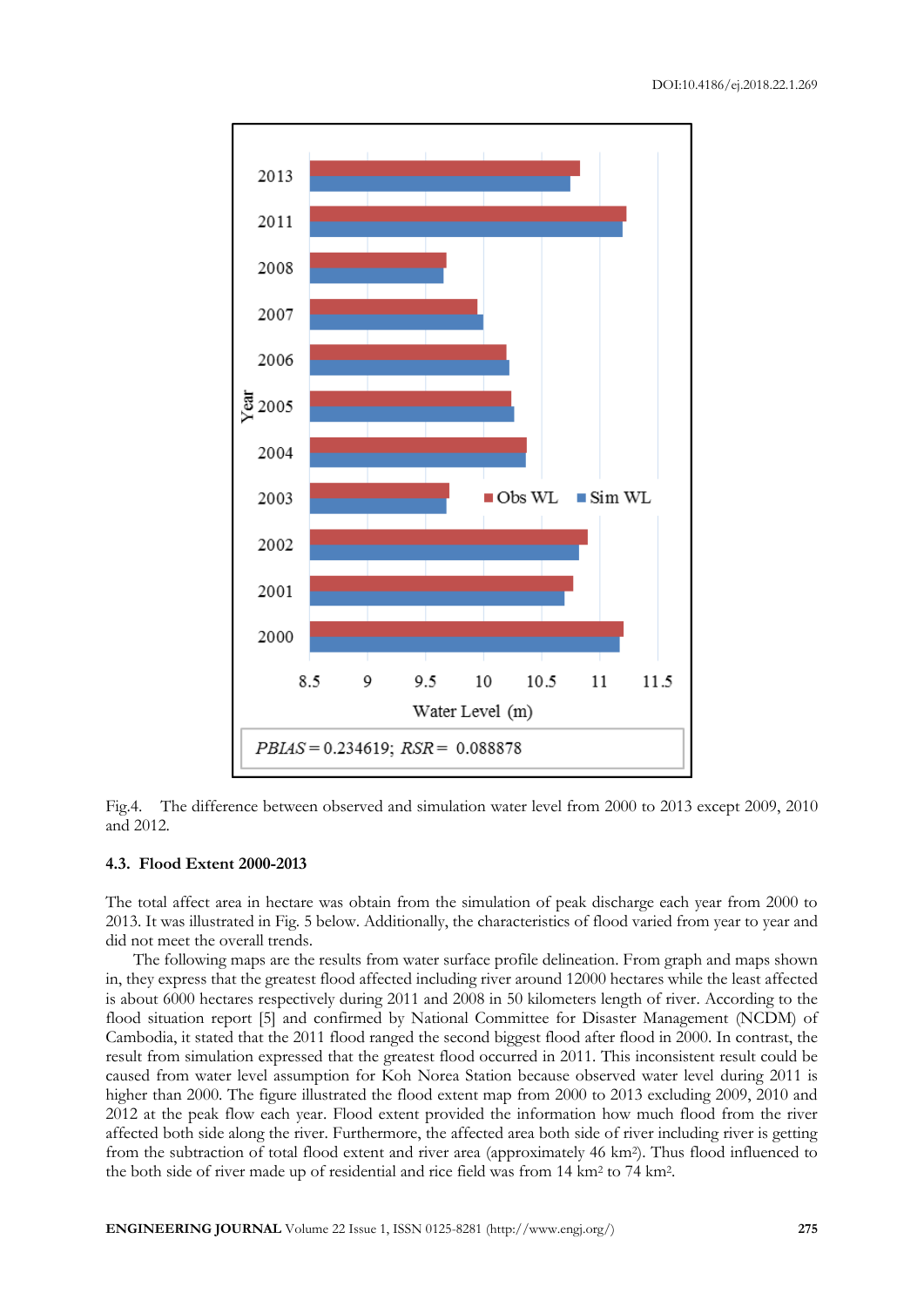

Fig. 5. The summary of total effected areas in km<sup>2</sup> from 2000 to 2013 except 2009, 2010 and 2012.

## **4.4. Flood Depth 2000-2013**

From the result shown in the figure (Fig. 4), it illustrates the difference between the peak observed and simulation water level from 2000 to 2013. In 2000 and 2011, it significantly showed the highest water level around 11.17 and 11.2 m respectively while 2008 was the year that did not have a great flood. Nevertheless, this maximum water level does not mean the flood depth above the residential area. From above maps, the model results gave a flood depth close to zero meters as a minimum to a maximum range from 9 to 11 meters according to maximum discharge. Flood depth maps (Fig. 6) also demonstrated the variation of depth along both side of the river. The degree of blue color indicated how level of water depth. For instance, the light blue showed the flood depth was almost zero; the heavy blue color was the maximum depth. All 11 flood depth map, the maximum of water level each year was at the upstream of study. Then water level started to decrease until downstream end of study area with its value around 5 or 6 meters. These result seem to verify with the water level at Chroy Chong Va Station (upstream) and Neak Leuong Station (downstream).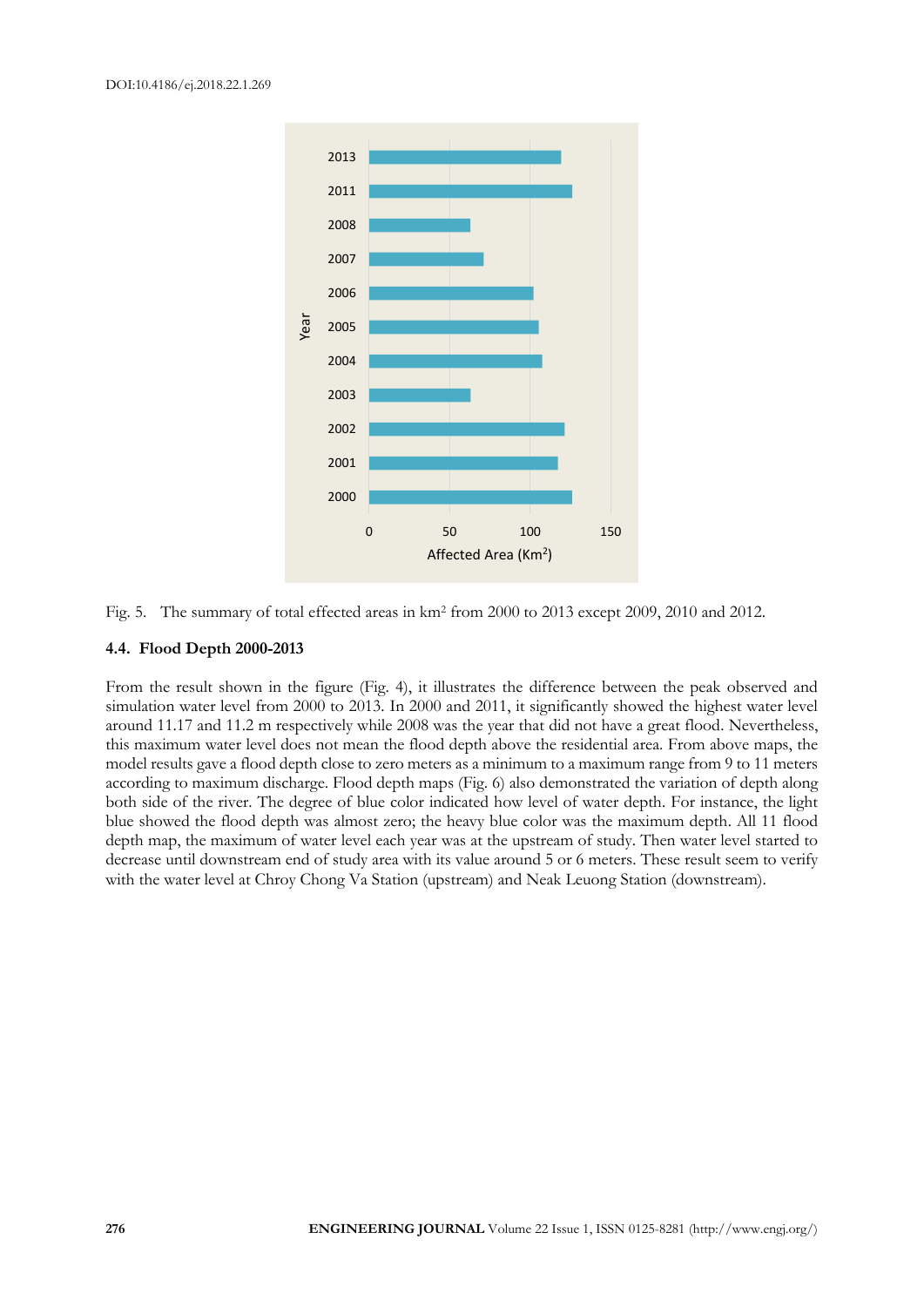

Fig. 6. Flood map from model simulation at the peak flow in 2000.

# **5. Conclusions**

The study is attempted to apply the HEC-RAS model to compute the water surface profile through steady flow analysis. Thus the outcome (water surface profile) was generated into flood extent and flood depth in ArcGIS. Maps from 2000 until 2013 and 10-year return period flood were produce with the value of affected area and flood depth.

According to performance rating, the fit value F1 and F2 equal 0.86 and 0.84 respectively. Moreover, the value of RSE, RSR and PBIAS gave the value 0.99, 0.088 and 23.46 consequently; thus it prove that the efficiency of HEC-RAS model can be simulated and provided a satisfied results. In addition, HEC-RAS could give a valid output both affected area and flood depth. For the flood study from 2000 until 2013 and also 10 year return period, the outputs both flood extent and flood depth including the river. The total affected area both side of this 50 km of river (excluding river area around 46 km<sup>2</sup>) was ranged from 14 km<sup>2</sup> to 74 km<sup>2</sup> (made of various land use such as residential, rice field and industrial area ) while flood depth was from zero to about 10 meters for both sides of river. However, there still were few assumption and errors for the study such as flood maps were produced based on discharge the upstream of the study while the actual event is that surface runoff from precipitation contributes for inflow into the river. Furthermore, river bank changing and other developments were not account with the study. Next, inadequate data for this study also contributes to the error also: DEM is low resolution thus it cannot detail every elevation changing; less cross-section make inaccurate river bathymetries such expansion and contraction.

Nevertheless, the integration between HEC-RAS and ArcGIS provides a facility for flood mapping for this study. The flood map from 2000 to 2013 and 10-years return period inundation map is the satisfied examples to this collaboration. Map produced by this model is really useful for development planning and also disaster management. All the results are able to conclude that HEC-RAS is a great hydraulic tool for primary flood Mekong River in a future study. Regardless the result, HEC-RAS is capable for flood studies. However, if HEC-RAS is used for the future study, it's recommended that the adequate data and field surveying are needed to run this model. DEM of study area should be a more high resolution in order to obtain more accurate result since elevation extraction and floodplain delineation are depended on DEM. In order to get more accurate flood result, another model such as HEC-HMS or SWAT should be used to